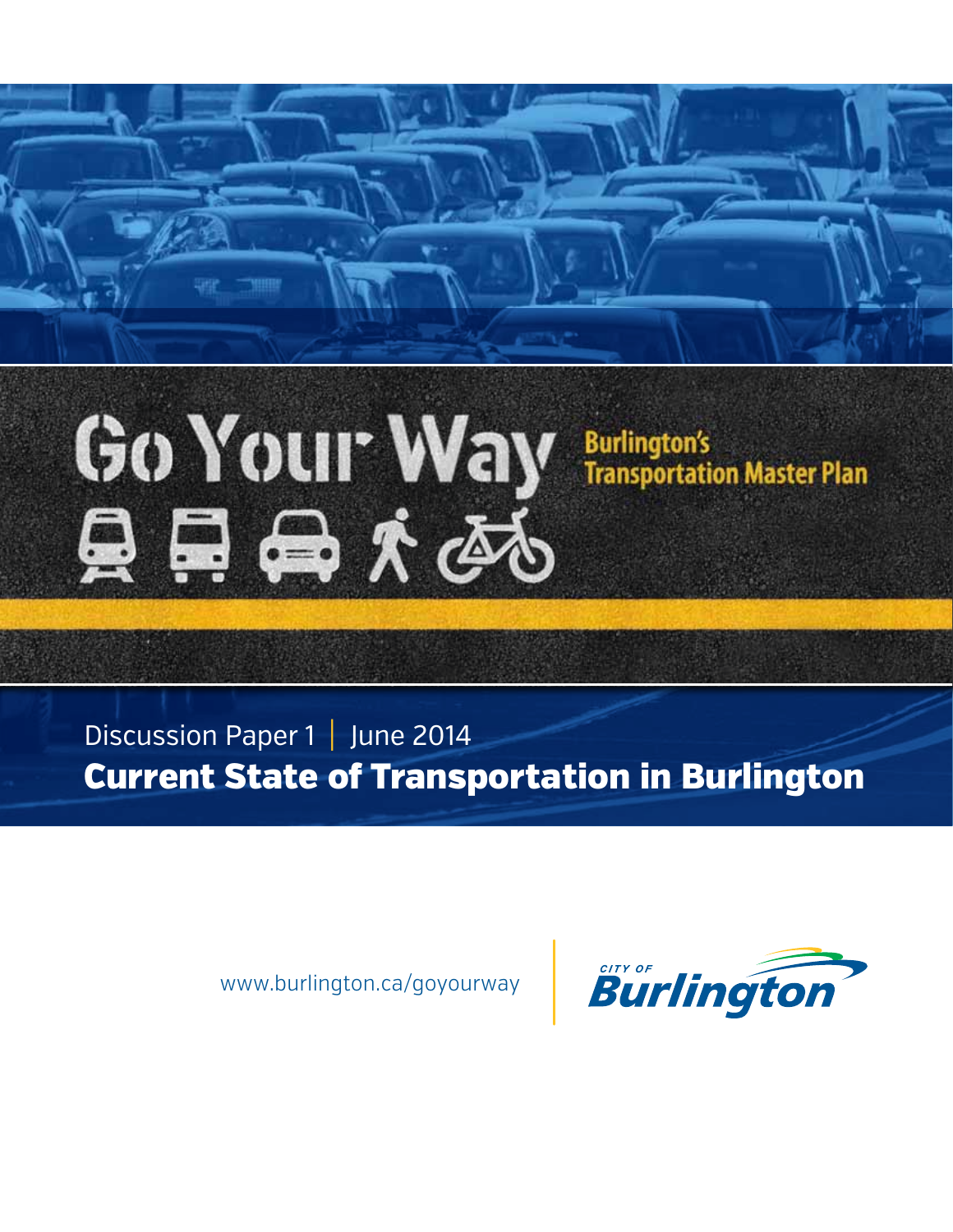# Discussion Paper 1: Current State of Transportation in Burlington

The City of Burlington is developing a Transportation Master Plan "Go Your Way" that is intended to map out a transportation future that will help the city grow in place by providing multiple travel options that are convenient and safe. The purpose of this Current State paper is to:

- report the current state of transportation in Burlington;
- present challenges and possible alternatives for the City's transportation future;
- provide the planning and policy context for the Transportation Master Plan; and
- foster dialogue in the community about "Go Your Way".

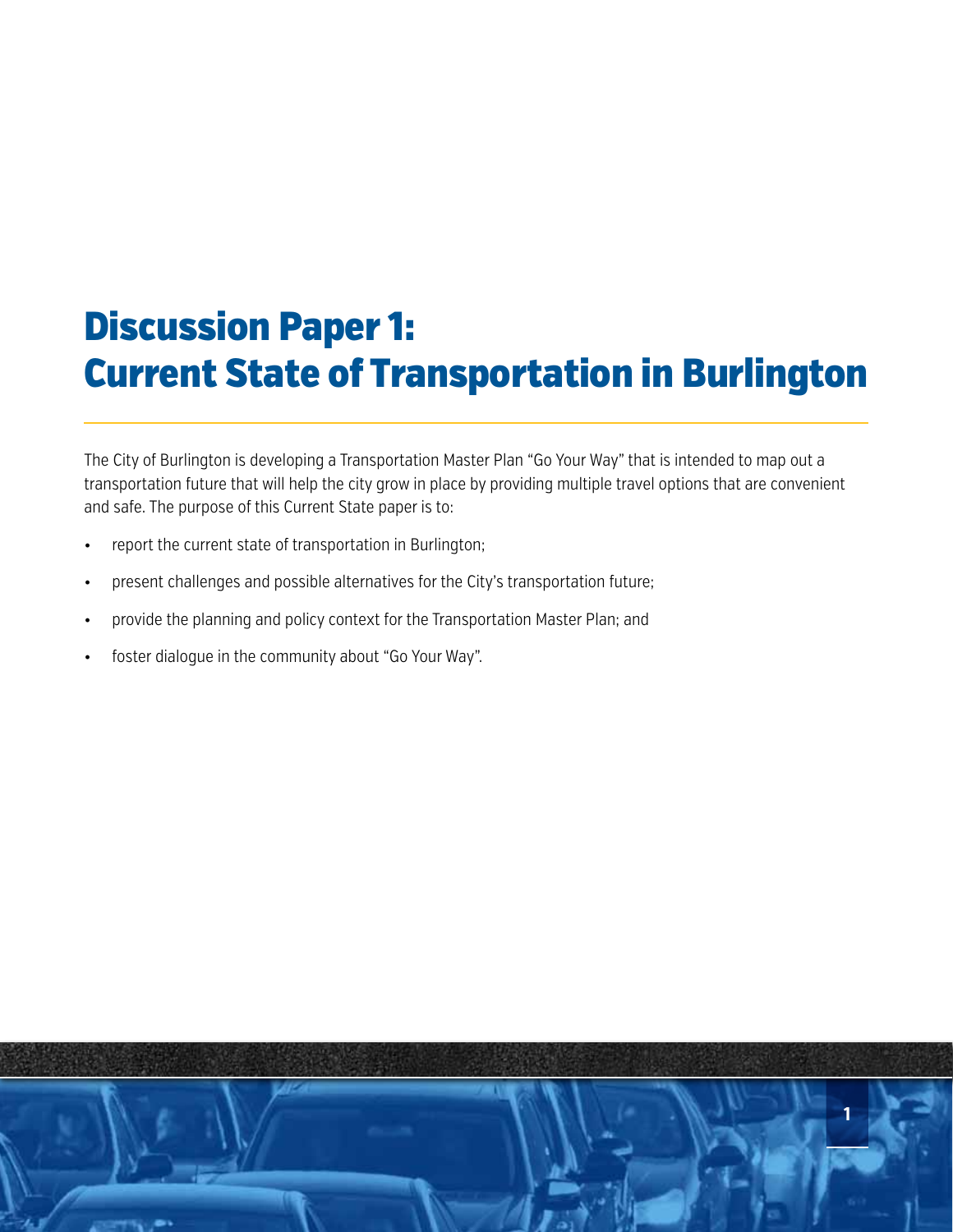## Transportation Today

To understand where the City is today in terms of transportation, it is important to reflect how the City got to this point. Burlington, like most urban centres in the Greater Toronto and Hamilton Area (GTHA) and North America, has been largely built around the automobile. Burlington's road network has performed the role of moving automobiles very well; however, this has resulted in mostly suburban sprawl.

The travel trends in the Transportation Tomorrow Survey, provided in Figure 1, show car travel (number of trips) increasing at a faster rate than population growth over the last five year period.

#### Figure 1 **Population Increase Compared to Car Travel Increase**

|                                                                         | 2006                                                                 | 2011                                                                 |
|-------------------------------------------------------------------------|----------------------------------------------------------------------|----------------------------------------------------------------------|
| Population<br>Conclusion: 7% increase in population                     | 164.415                                                              | 175.779                                                              |
| <b>Car Travel</b><br>Conclusion: 10% increase in trips made by vehicles | 79.134<br>P.M. Peak Period<br>$[3:30 \text{ to } 6:30 \text{ p.m.}]$ | 87,184<br>P.M. Peak Period<br>$[3:30 \text{ to } 6:30 \text{ p.m.}]$ |

Source: Transportation Tomorrow Survey, 2011 and 2006.

During the same period, the percentage of trips by car versus the percentage of trips by all other means has remained at 94% with only 6% of trips are by transit, cycling or walking, as depicted in Figure 2.

#### Figure 2 **Travel Modes for Trips Originating in Burlington in the P.M. Peak Period** Auto Passenger: 17% Public Transit: 2% Auto Driver: 77% Walk: 3% Other: 1% Cycle: 0% Auto Passenger: 17% Public Transit: 2% Auto Driver: 77% Walk: 2% Other: 1% Cycle: 1% **2011 2006**

Source: Transportation Tomorrow Survey, 2011 and 2006.

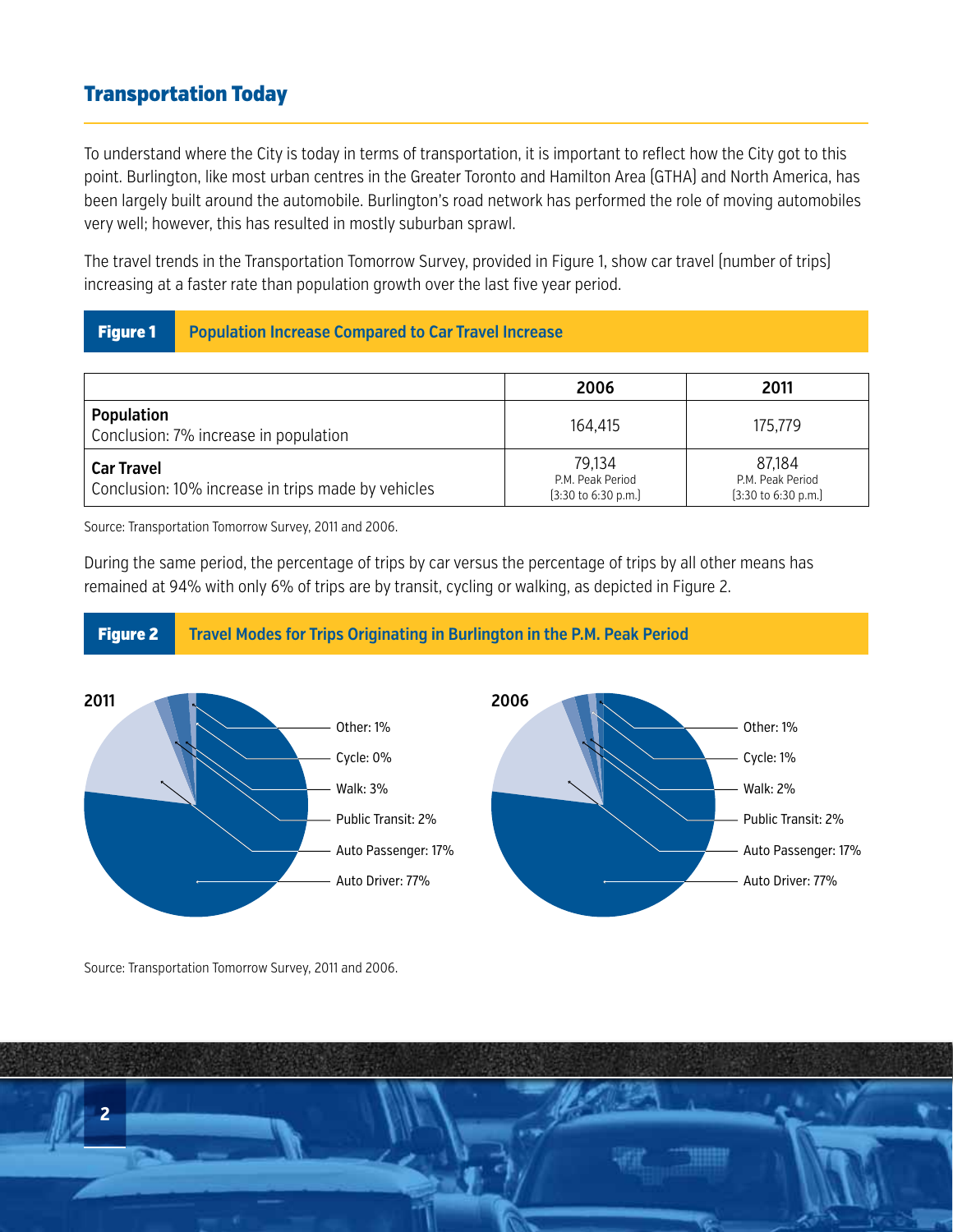Of trips taken during a typical weekday, that start or end in Burlington, the greatest number (260,670) remain within the City, as shown in Figure 3. This represents 48% of all trips that start or end in Burlington during this period. The City of Hamilton (21%) and the Town of Oakville (12%) are the next two most prevalent origin or destination of trips followed by Peel Region (7%) and the City of Toronto (5%).

The data clearly shows that Burlington residents have not changed their travel behaviours in the last decade with the car as the preferred mode. The TMP will examine the consequences of continuing this trend and what that could mean for the City in the long term.



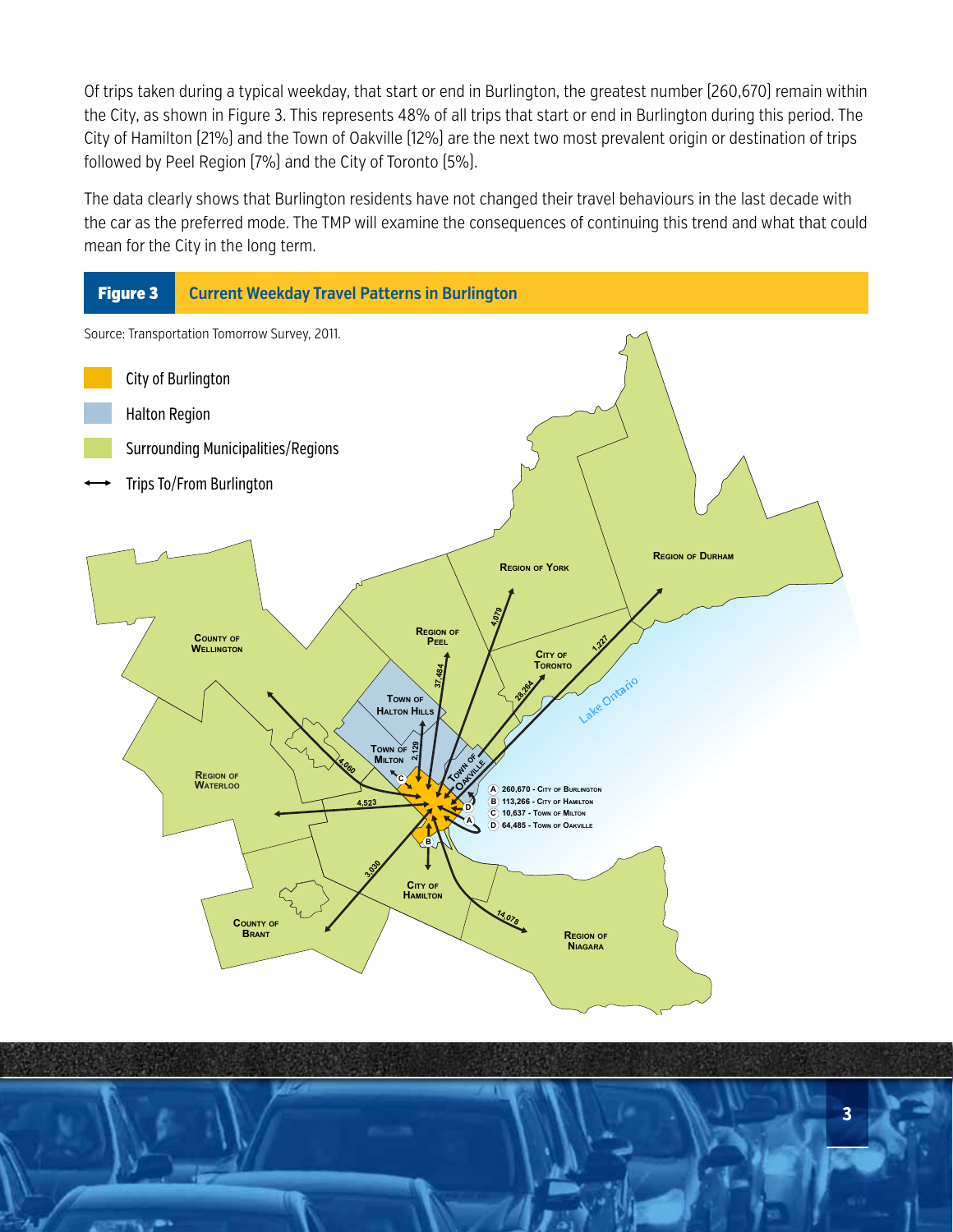## Challenges for the Transportation Master Plan

There are a number of factors that will challenge the City in providing an adequate transportation system if we continue to cater solely to the automobile.

- Population and employment is forecast to continue to grow.
- There is little available land to expand the road network in Burlington.
- Short-cutting traffic is expected to increase as the entire GTHA grows.
- The tax base is limited and will have to shoulder a greater burden to accommodate future growth in transportation infrastructure.

#### **Population Growth and Demographic Changes**

The City of Burlington is home to 175,779 people, as counted in the 2011 Census which represents an almost 7% increase from 2006. Halton Region; is growing at a rate that is twice as fast as Burlington and is expected to grow by 50% from 2011 to 2031. Based on the Region's Best Planning Estimates, growth in Burlington is forecast to slow and increase by only 6% during the same time period.

While growing in population, the proportion of seniors in Burlington is also expected to increase. The median age is higher in Burlington than in the Halton Region as a whole as shown in Table 1.

#### Table 1 **Population and Median Age Statistics**

| Category          | <b>Burlington</b> |         |         | <b>Halton Region</b> |         |         |
|-------------------|-------------------|---------|---------|----------------------|---------|---------|
|                   | 2031              | 2011    | 2006    | 2031                 | 2011    | 2006    |
| <b>Population</b> | 186,169           | 175,779 | 164,415 | 752,537              | 501,669 | 439,206 |
| <b>Median Age</b> |                   | 41.8    |         |                      | 39.3    |         |

Sources: Statistics Canada (2006 and 2011 data). Halton Region Transportation Master Plan (2031 data).

An aging population presents unique challenges for the City to provide reliable transportation options especially for seniors. These options will enable them to remain in their home, if they choose, for as long as possible and maintain their independence.

#### **Full Build Out**

The City is approaching build out. While most residential units historically have been built on Greenfield sites, the majority of units in the future will likely be constructed in existing developed areas through reuse and intensification.

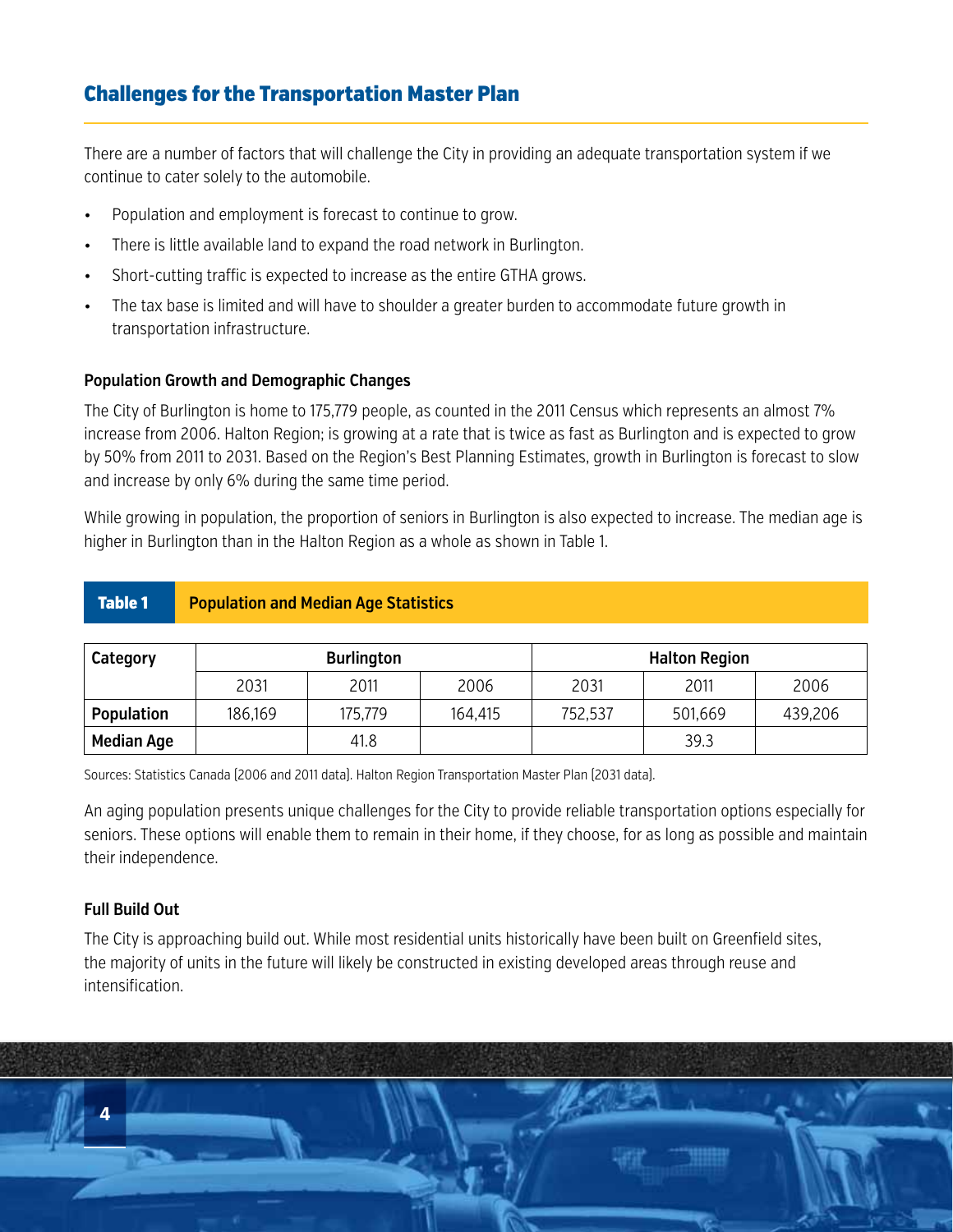The existing road network has also, for the most part, been built out. Any further full scale expansion will require extensive property acquisition with very prohibitive cost implications and will create roadways that make walking and cycling less desirable. The City has made a conscious decision to maintain the existing urban boundary and to not permit expansion north of Highway 407 / Dundas Street or into other sensitive areas in southwest Burlington north of Highway 403.

#### **Traffic Congestion Increasing**

With continued population and employment growth in the GTHA, traffic congestion in Burlington will increase. Because of its unique location, between major population centres in Toronto and Hamilton, Burlington experiences a considerable number of trips that have no origin or destination in the City. Some of these trips shortcut on city roads when a driver perceives congestion and believes travel time will be shorter through the city rather than on Provincial highways or Regional roads. Shortcutting has the potential to add a considerable amount of traffic to the City's road network.

#### **Limited Financial Resources**

The City will be developing detailed business cases for funding future transportation and transit infrastructure. If more road infrastructure is added to the network, even more investment is needed to operate and maintain these roads. As reported in the Burlington Story, over the past decade, the City's revenue has increased by 84% while the expenditures have increased by 96%.

Because population and employment growth are slowing and Greenfield areas are at a minimum, there will be increasingly less revenue in the City's funds from development charges to pay for any expansion to the transportation network.

## Possible Solutions

#### **Build More Roads**

Widening existing roads or building new ones, in most circumstances, will encroach on private property, impact mature trees and green space or compromise the existing public realm (e.g. sidewalks, boulevards).

Many large and mid-sized North American cities have recognized that increasing road capacity for single occupancy vehicles (SOVs) is not sustainable because it perpetuates the habitual and increased use of the automobile and any new road capacity is quickly consumed. A more sustainable transportation strategy is to move more people per kilometre by walking, cycling, via transit or these modes in combination with high occupancy vehicles.

The role of the TMP is to recommend strategic and cost effective improvements to the network that will support a more sustainable transportation strategy moving forward.

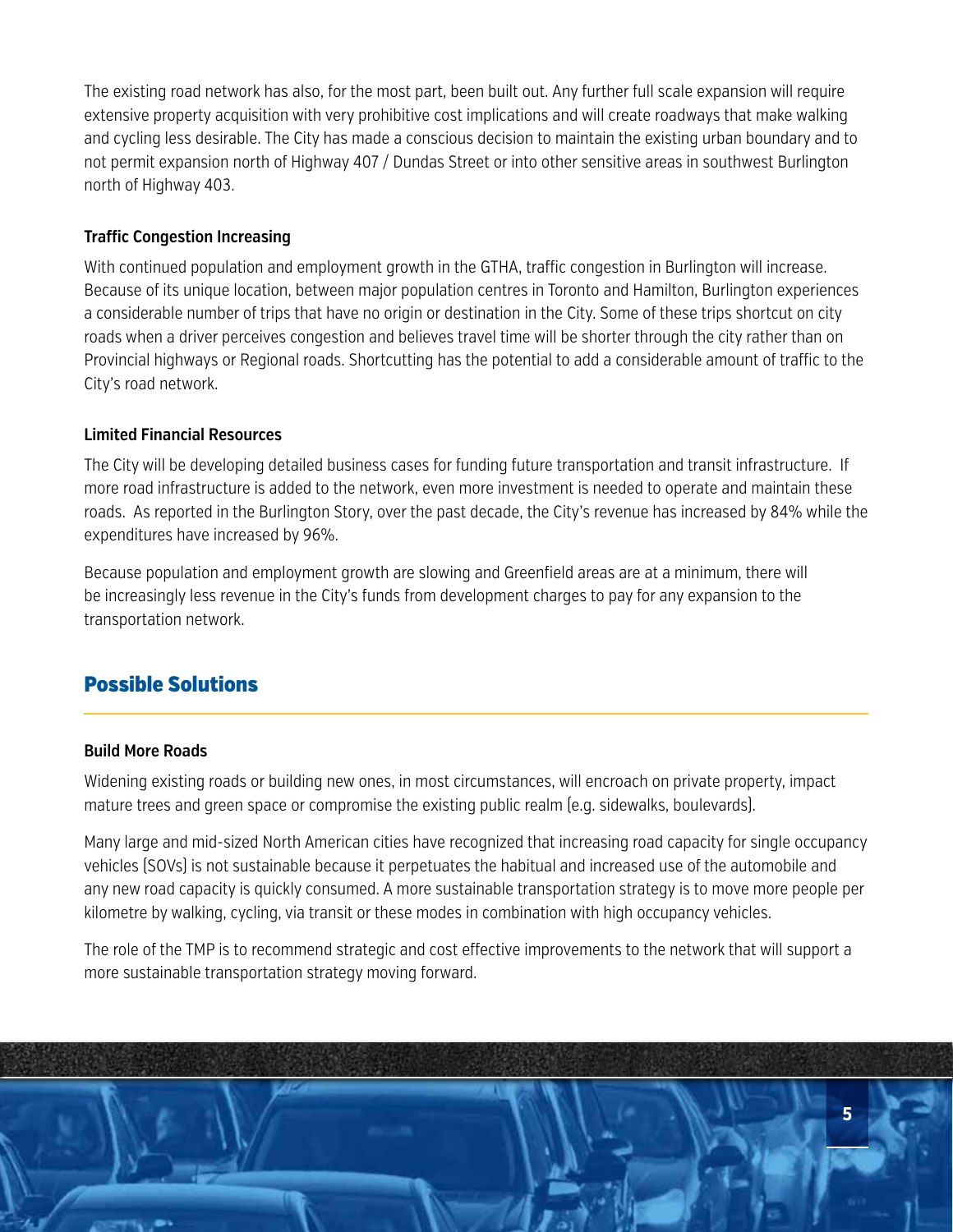#### **Expand the Urban Boundary**

The rural lands and the Niagara Escarpment in the northern portion of the City are features that make Burlington unique. Burlington City Councils, past and present, have taken a strong stance against development and other road infrastructure (eg. NGTA Highway) that has the potential to threaten this unique character.

The TMP will focus transportation solutions within the existing urban fabric and by doing so, help maintain the integrity of the rural lands.

#### **Stop Growth**

Historically, growth has paid for the expansion to the transportation network as well as community centres, parks, schools and other City services. With no growth, all expansion to the City's infrastructure will fall directly on the tax payer.

If there are no sources of growth revenue (Development Charges) the City will face undesirable choices such as cutting services, maintaining existing infrastructure at a lower level, or raising residential and business taxes. Growth is needed to maintain and enhance the high quality of life in Burlington.

Strategies and policies that will be included in the TMP will provide mobility solutions that enable the City to accommodate additional growth through the intensification of existing land uses.

#### **Invest in Alternative Modes of Transportation**

The City's Official Plan sets goals for transit usage that are in line with Halton Region's TMP. The Official Plan states:

The City's transportation system and land use development are intended to achieve the following minimum transit modal shares when "mature-state" urban development is reached:

- 15% of all trips within Burlington by transit;
- 30% of all eastbound trips leaving the City by transit; and
- 10% of all westbound trips leaving the City by transit.

#### **Accommodate the Non-Drivers**

Planning for a car-dependant culture excludes several groups of people, including:

- The young, who are not old enough to drive;
- The elderly, who may no longer be able or willing to drive;
- The disabled, who may find it difficult or impossible to drive;
- The economically challenged, who may not be able to afford to drive; and
- The voluntary non-driver, who chooses not to drive.

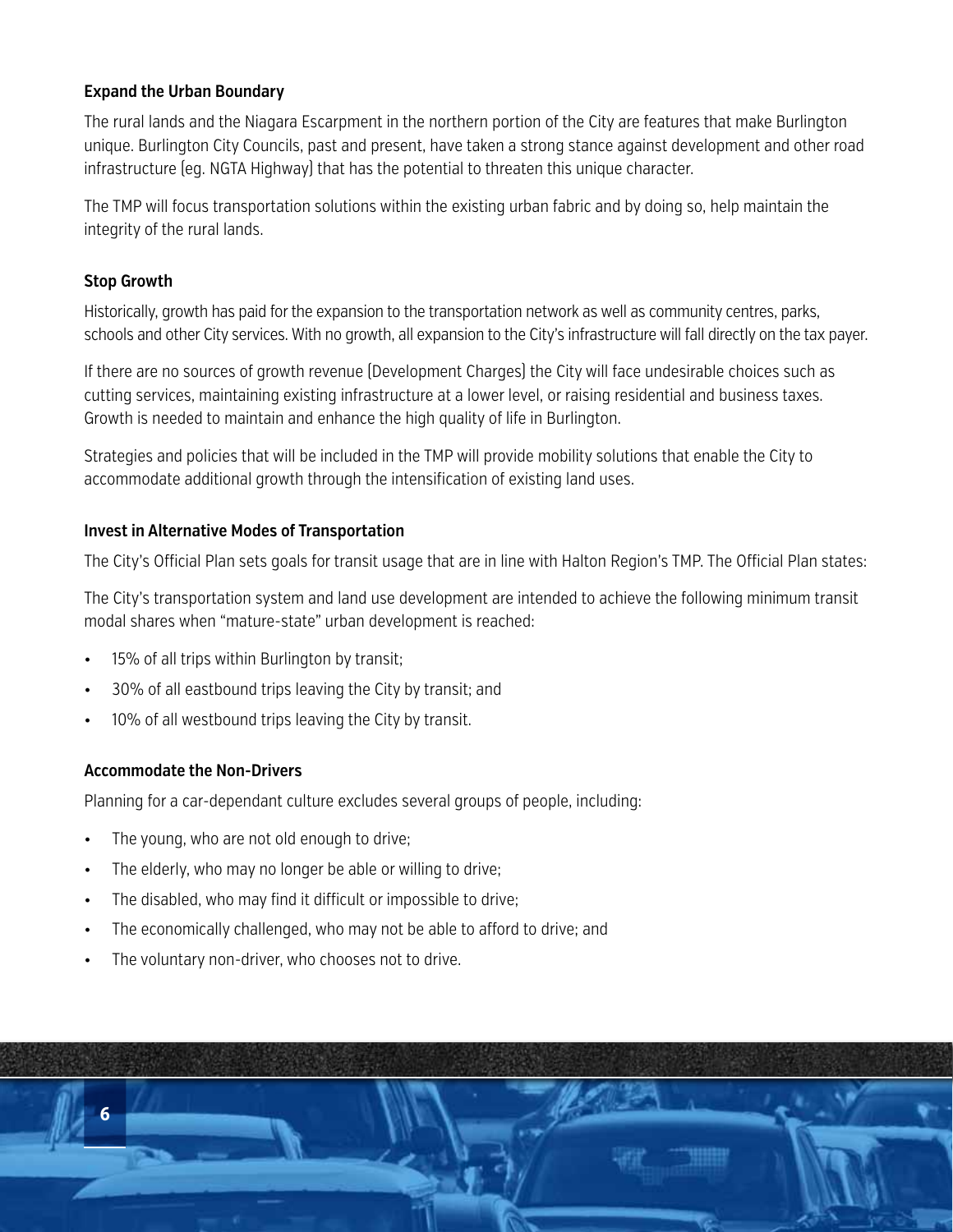Viable transportation solutions outside of the car are needed to accommodate these groups. Viable alternatives help to increase the number of people in the voluntary non-driver category.

#### **Discourage Pass Through Traffic**

There is a concern that a lot of people are driving through Burlington, as a means to arrive at their destination outside of the City. The TMP must balance the transportation system to maintain local access, provide for the movement of goods and services but discourage short cutting traffic that is better suited for Regional roads or Provincial highways. An important policy of the TMP will be for the City to build and maintain "complete streets", which are designed for all modes of transportation and all types of users. This may result in lower posted speed limits, road diets with narrower lane widths and travel restrictions. These measures will serve all modes of local traffic well while at the same time, discouraging shortcutting car or through truck traffic.

#### **Seize Opportunities**

The City must maintain its current population while growing strategically. The City also must maintain and encourage existing businesses, while also attracting new businesses. Connections within the City using a variety of modes of travel are important for residents and businesses alike. Mobility Hubs offer an opportunity to increase the density for residential, commercial and employment use around the existing Burlington GO stations while not demanding an inordinate amount of automobile capacity for our roadways to operate satisfactorily. Residents and goods movement must be able to move between destinations safely and in a reasonable amount of time.

The TMP will explore ways to increase transportation connectivity in the road and transit network by reducing or eliminating the missing links in the system. While the QEW is a crucial transportation corridor, it also dissects the City and acts as a barrier between the north and south. Additional crossings of the QEW will be explored to increase connectivity, shorten travel distances and provide alternative routes through the City.

There are numerous locations in the City where transportation infrastructure and land use are beginning to work well together. Downtown Burlington includes a wide mix of land uses, including residential, commercial retail, offices and institutions like the Burlington Art Gallery and Joseph Brant Hospital, plus public spaces like the waterfront. These are knit together through a connected network of multi-modal transportation options including bus routes, bike lanes, sidewalks and roads. There are many things to do and many ways to get to the downtown.

Outside of the downtown, communities like the Orchard and Alton are residential areas that provide convenient pedestrian and bike connections to commercial retail areas. These communities promote a more active lifestyle through a mix of land uses and transportation options.

The role of the TMP is to provide policies and options to build upon these successes to improve mobility options, provide greater multi-modal transportation connectivity, help support opportunities for further development and develop places where people want to be. Doing so will help maintain and grow the City's residential and employment base and will set the groundwork for continued prosperity in the future.

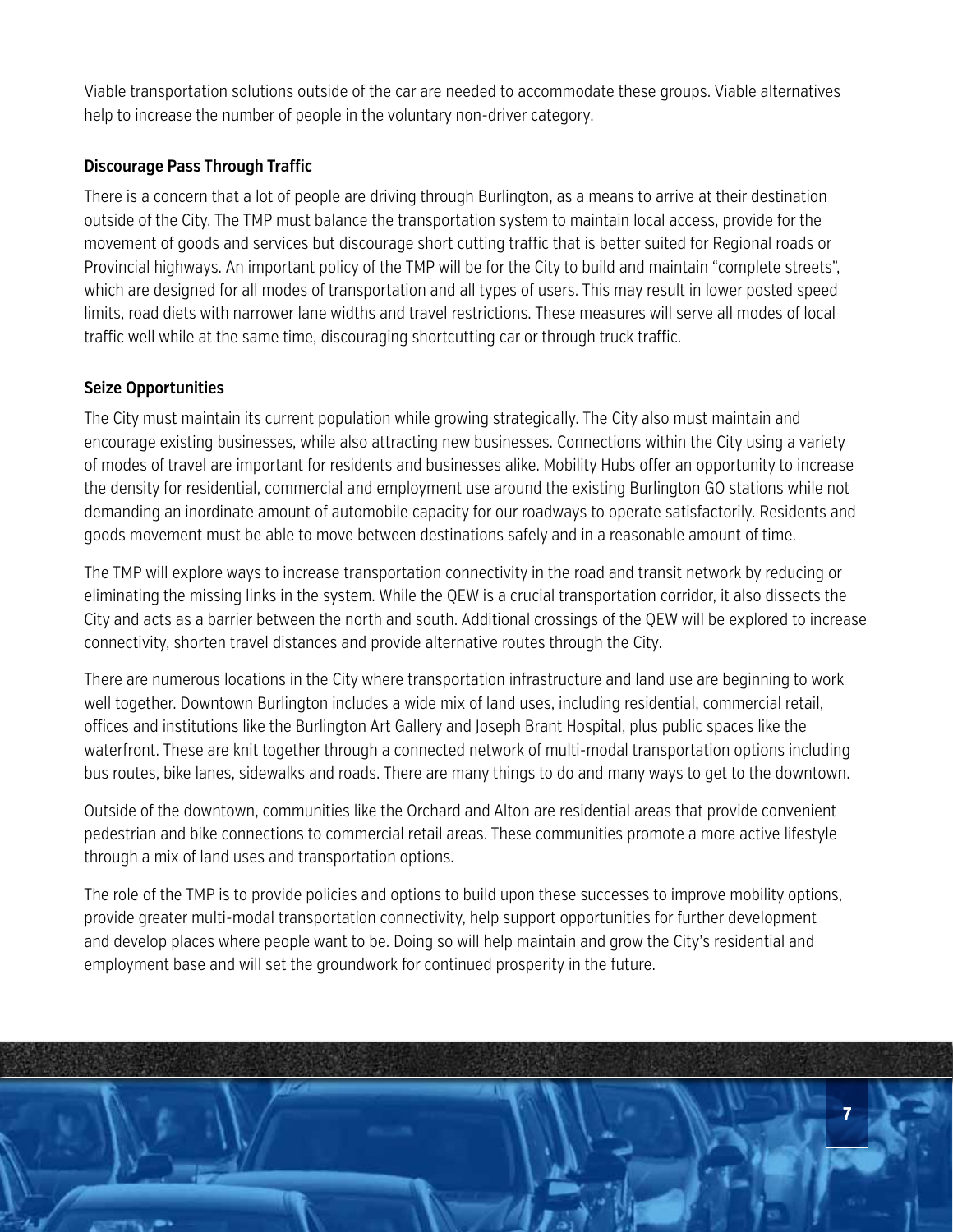## Planning and Policy Context

#### **City of Burlington**

The vision for transportation in Burlington, as stated in the Official Plan is:

*"To provide an integrated, diverse transportation system for all residents and businesses that is safe, convenient, affordable, efficient and energy-conserving while minimizing environmental impacts. The primary role of the system*  is to provide for the movement of people and goods safely and efficiently within the city and adjoining areas. The *transportation system is the link between land uses in the city and, as such, is an essential part of Burlington's future urban and rural structure. Emphasis will be placed on providing infrastructure to support alternative modes of transportation including transit, cycling and walking."*

The TMP will align with the City's Official Plan Review to ensure the City's transportation network supports the City's planned land use objectives. The Official Plan Review recognizes the City is reaching a state of build out meaning, the undeveloped land at the edges of the City will no longer be available for new development and growth so the City must "grow in place" within its urban limits.

To grow in a sustainable way, the City must make strategic decisions about how and where it grows today, and in the future. With that goal in mind, as part of the Official Plan Review, the City of Burlington is undertaking a Mobility Hub Opportunities and Constraints Study. A mobility hub is an area planned where multiple forms of transportation converge and where a mix of land uses at higher intensities is planned.

The Burlington Intensification Study (2006) forecasts that 60% of the residential units created in Burlington between 2006 and 2031 will be through intensification of existing infill sites. Employment growth would consume the remaining employment lands and could also be considered as infill development. The projects, plans and policies in the TMP will be designed to complement and help facilitate intensification of land uses.

Burlington's Cycling Master Plan (approved in 2009) guides the expansion of the city's network of on-road bike lanes and off-road multi-use pathways throughout Burlington. The city is also developing a Community Trails Strategy, which will further supplement transportation options throughout the City.

#### **Region of Halton**

The Halton Region Transportation Master Plan (RTMP), completed in 2011, identifies Regional improvements within the City of Burlington, which include the widening of Dundas Street, Brant Street and Appleby Line as transit corridors as well as the widening of Guelph Line, Burloak Drive and Upper Middle Road. The RTMP incorporates Regional Official Plan Amendment 38, where the Region stated a goal of a 20% of trips by transit in the p.m. peak period (3:30 p.m. to 6:30 p.m.) by the year 2031.

From the RTMP, the Halton Region Active Transportation Plan strives to help promote an integrated, sustainable,

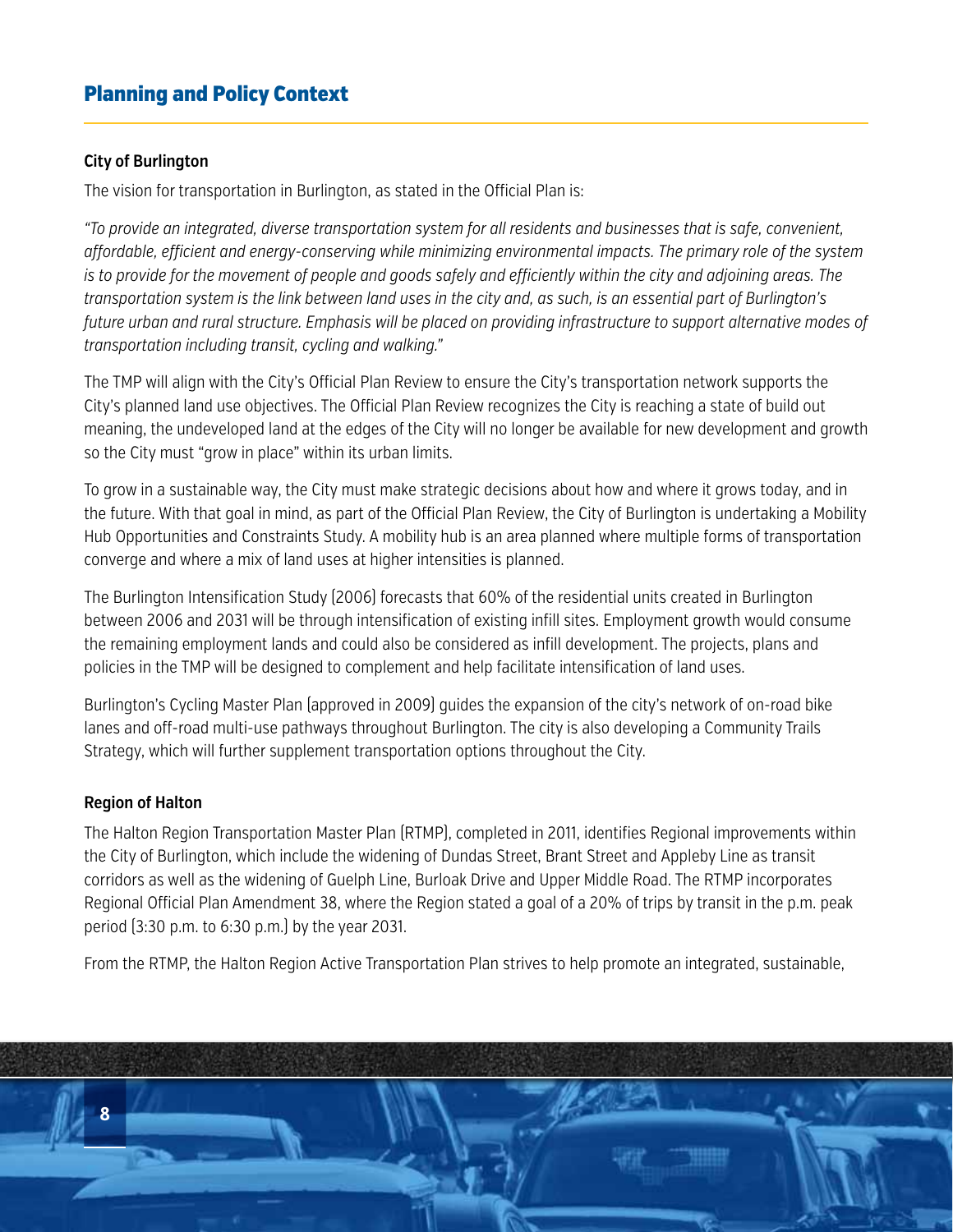accessible, affordable and efficient multi-modal transportation network where Active Transportation will be a viable alternative to strengthen linkages between communities and municipalities. The plan will guide the Region to meet the mode share target for active transportation of 5 % of all PM peak hour trips by 2031, from less than 2% in 2011. The proposed Cycling and Walking networks will link the City of Burlington to its neighbouring municipalities.

#### **Province of Ontario**

The Places to Grow Act, has developed Provincial Plans that complement each other and are mutually supportive. They set the Provincial framework for municipalities to achieve land use and transpiration goals. They are the Growth Plan for the Greater Golden Horseshoe, the Greenbelt Plan and The Big Move.

The Growth Plan for the Greater Golden Horseshoe promotes mixed-use communities that support public transit, walking and cycling as viable transportation options. The Greenbelt Plan protects agricultural and ecological lands, and builds upon the ecological protection provided by the Niagara Escarpment Plan and the Oak Ridges Moraine Conservation Plan. The Big Move strives to create a long-term strategic plan for an integrated, multi-modal and regional transportation system. Its goal is to have over 6 million GTHA residents (81%) live within two kilometres of rapid transit by 2031.

### The Transportation Dialogue Begins

The Burlington TMP is intended to map out a transportation future that will help the City grow in place by providing multiple travel options that are convenient and safe. It will seek to enhance connectivity within the City by embracing the concept of "complete streets" and providing policies and plans to improve mobility. The TMP will support intensification of land uses by providing a blueprint for strategic transportation investment in these areas.

As outlined in this paper, without growth and the influx of additional tax revenue from new residents and new or expanded businesses, the only significant local funding mechanism will be higher taxes. Without change in travel behaviour, the only transportation future will be gridlock. The time to shift to a more sustainable, multi-modal future is now.

The TMP will be developed through a collaborative process. Participation and feedback from residents and businesses are valued and included as part of the solution.